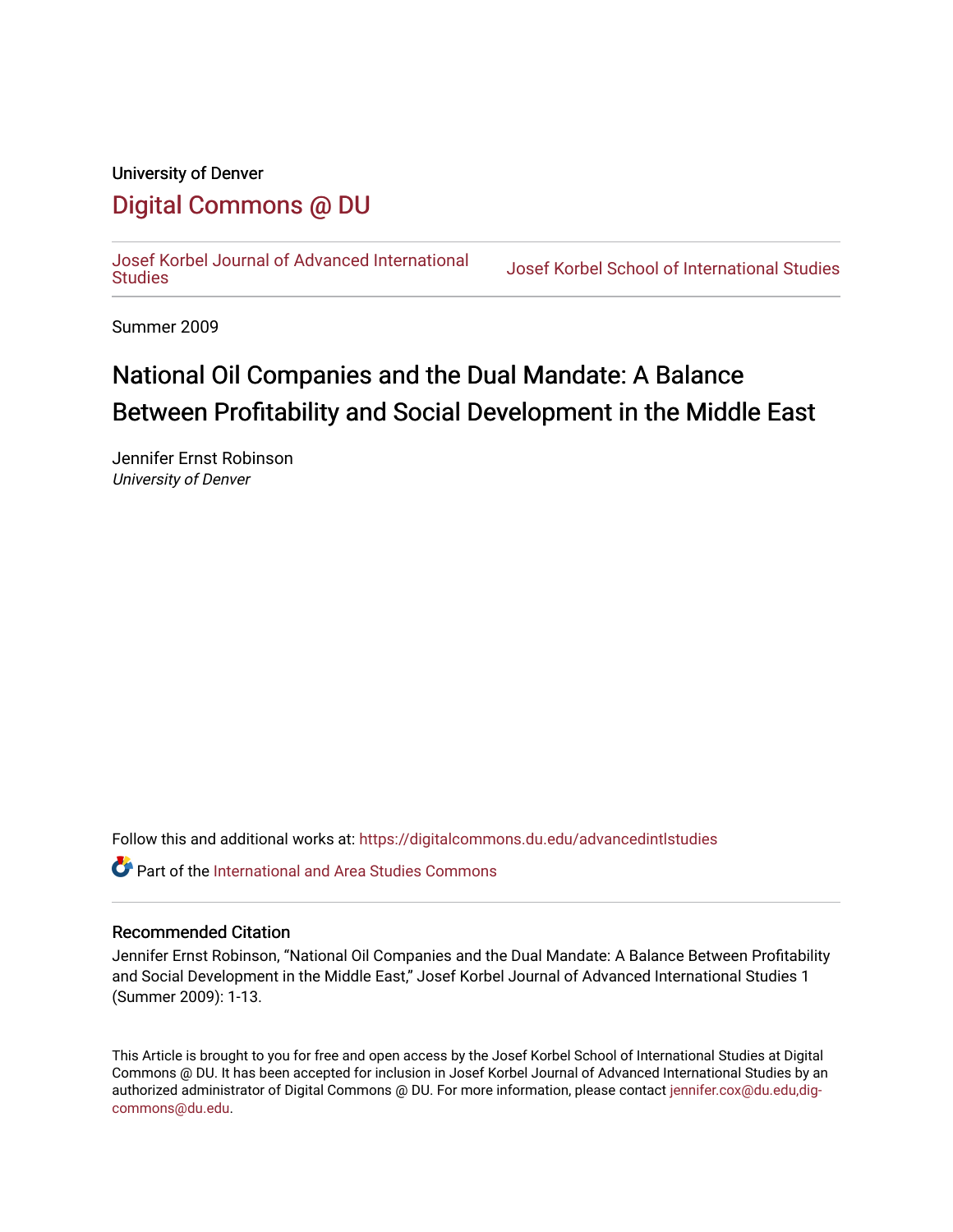National Oil Companies and the Dual Mandate: A Balance Between Profitability and Social Development in the Middle East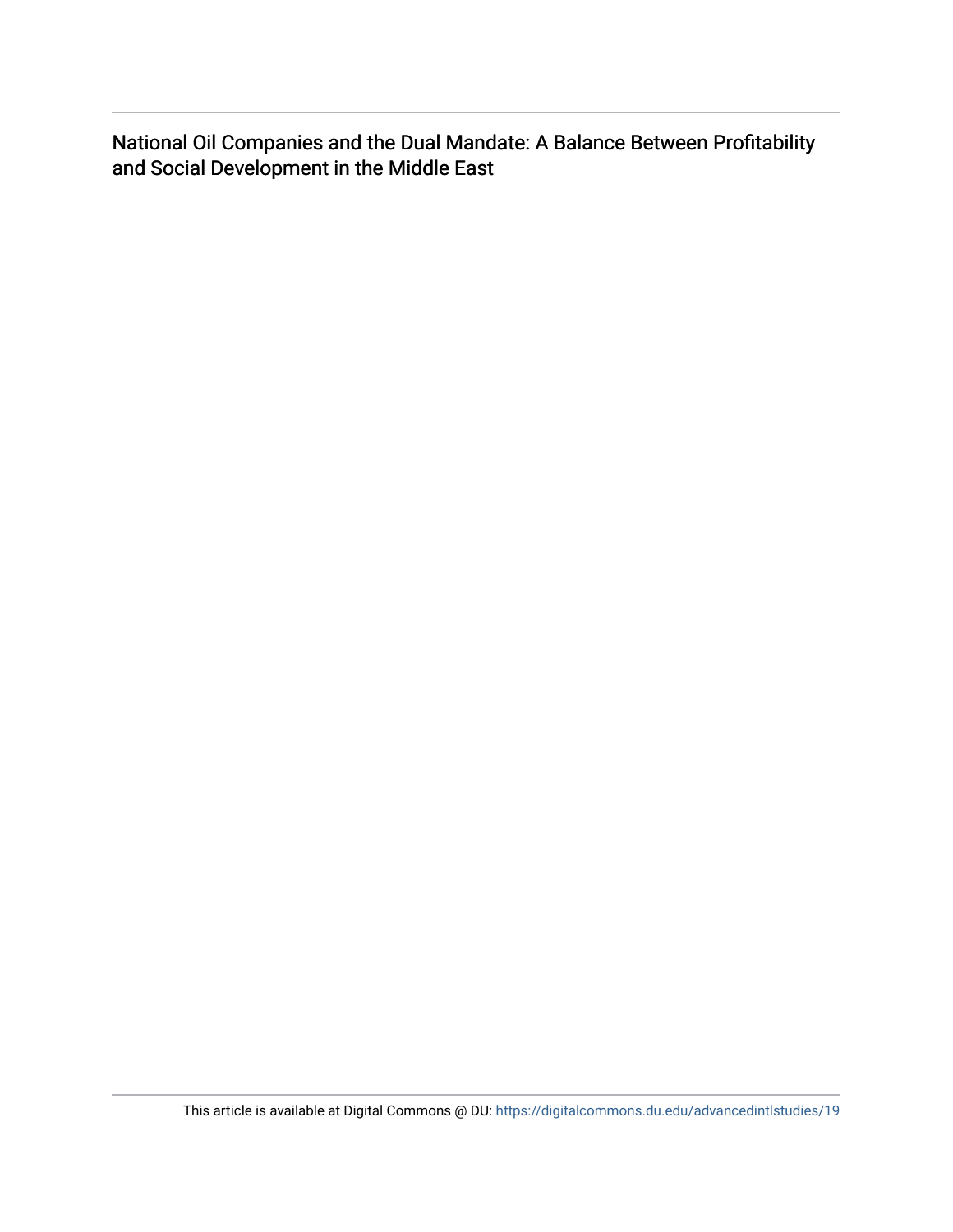# **National Oil Companies and the Dual Mandate**

## **A BALANCE BETWEEN PROFITABILITY AND SOCIAL DEVELOPMENT IN THE MIDDLE EAST**

JENNIFER ERNST ROBINSON University of Denver M.A. Candidate, Global Finance, Trade and Economic Integration

National Oil Companies (NOCs) collectively own approximately 90 percent of the world's oil reserves, with the Middle East and North Africa region accounting for about 67 percent. Yet the nature of their state ownership endows NOCs with a dual mandate: to profitably extract the country's oil reserves while also promoting economic and social development for the domestic population. This paper focuses on how the dual mandate affects the management, operations, investment and efficiency of NOCs. I argue that the prevailing culture and norms of Middle Eastern NOCs – embodied in their dual missions of profitability and social development – are an entrenched component of their identity and will continue to be a major driver of management and investment decisions. This reality presents substantial challenges for governments and their NOCs in the current era of depressed oil prices and global recession. Thus, I conclude by exploring how circumstances in both the global economy and domestic political economy of oil exporters will affect the extent to which Middle Eastern NOCs can evolve to meet new challenges.

**T**he political economy of resource-rich states faces an inherent tension between the role of the state and the private sector over control of the rents produced by the sale of the natural resources. Perhaps no extractive industry has been more volatile than oil, the main energy source of modern industrialization. The industry is characterized by continuous cycles of spikes in demand, which precipitate an influx of actors, oversupply of oil, and eventual price collapse; the low prices discourage investment, leading to a supply shortage and again excess demand. Oil market actors – whether it is monopoly companies or cartels of countries – attempt to influence these cycles and shift the burden of price adjustment onto consumers, thereby maintaining their profit levels.

As the supply of oil grew in the pre- and post- World War II eras, vast reserves were found in developing countries and former colonies, which gave rise to an important dilemma over the ownership of the oil in the ground: Whom should own, and in turn, benefit, from the sale of the commodity – the entire population of the nation-state underneath which the reserves lie, or private enterprise and capitalists with the ability and skill to develop an oil sector for the domestic economy? As many former colonies gained independence in the period of the 1950s through the 1970s, and struggled to escape poverty, the governments chose the former option, and states took control of private,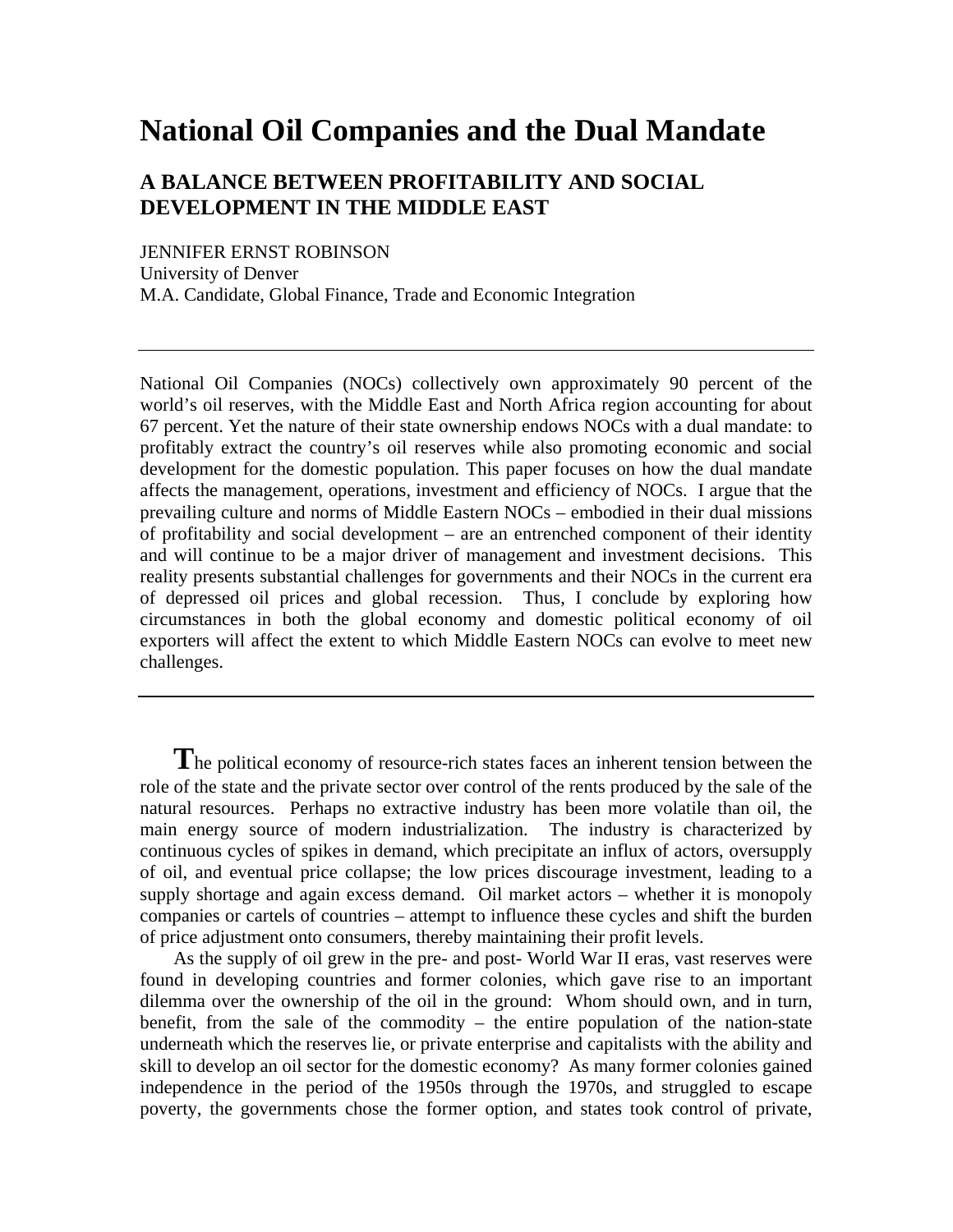international oil companies operating in the country. Thus, the National Oil Company (NOC) was born with a dual mission to develop the country's oil reserves while also promoting economic and social development. This public ownership of capital gave these companies special status as monopoly actor in the country's hydrocarbon sector. In exchange, they were obliged to supply cheap energy to the domestic market and support economic growth through an array of local content obligations and government-mandated employment targets.

## **Methodology**

This paper focuses on how the dual mandate affects the management, operations, investment, and efficiency of Middle Eastern NOCs. I argue that the prevailing culture and norms of the NOCs – embodied in their dual missions of profitability and social development – are an entrenched component of their identity that will continue to be a major driver of management and investment decisions. This reality presents substantial challenges for such governments and their NOCs in the current era of depressed oil prices and global recession. Thus, I conclude by exploring how circumstances in both the global economy and domestic political economy of oil exporters will affect the extent to which NOCs can evolve to meet new challenges.

The dominance of NOCs in world oil markets cannot be underestimated: They collectively own approximately 90 percent of the world's oil reserves, with the Middle East and North Africa accounting for 67.1 percent (Marcel 2005; BP 2006). With respect to the demand for energy, the Middle East and North Africa accounted for 40 percent of global oil exports in 2005 (BP 2006). Because of the strategic importance of this geographical region, this paper focuses on the NOCs of the Middle East and North Africa that dominate global oil supply.

This paper's methodology relies in part on qualitative interview research gleaned from case studies of these NOCs. The research and analysis will shed light on the corporate culture and management attitudes – factors play an important role in decisionmaking at an NOC where shareholder profits are not the sole objective of management. An inherent criticism of this method is the subjective nature of the information provided by interviewees and its susceptibility to personal biases. However, such research on management attitudes does not lend well to statistical testing. Moreover, the highly secretive nature of these companies leaves a dearth of publicly available information in some research areas. As such, this analysis will combine the qualitative research with quantitative data from large, cross-country studies in order to gain insight on NOC efficiency. By doing so, this paper will evaluate how the corporate norms of NOCs affect the execution of the dual mandate, and then assess critically these norms in light of current economic and political challenges.

The paper consists of five sections. The next section will review the literature on NOCs, detailing their evolution and the transition from private ownership. The third section will examine the drivers of NOC operations and performance, presenting empirical evidence on NOCs and their efficiencies and inefficiencies. The fourth section will look at opportunities and challenges for NOCs and the implications for world oil markets. The fifth section concludes.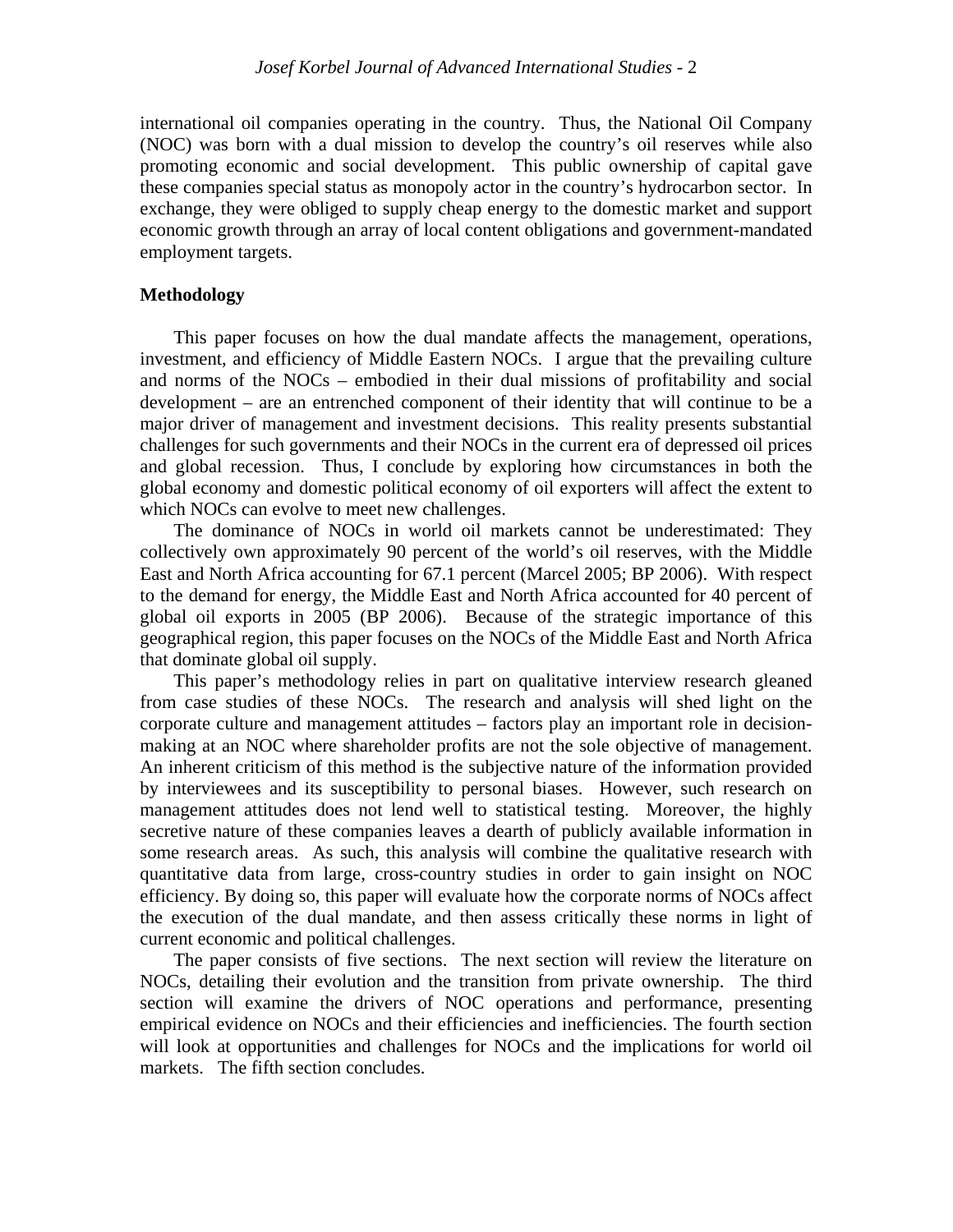## **Literature Review: The Evolution of Middle Eastern NOCs**

Because developing countries hold the largest untapped reserves, their domestic economic, political, and social challenges have a direct impact on the ability of the NOCs to bring the reserves to market, and therefore, on the long-term price stability of the global energy supply. It is crucial, however, to first understand the history of oil development in these countries in order to understand why Middle Eastern NOCs emerged, and in turn, how this history influences their current management.

There were two primary forces driving oil exploration in the Middle East and Asia in the early 1900s. The first driver was the international oil companies (IOCs) and their quest to control and integrate upstream and downstream assets to prevent overproduction and thereby stabilize the price (Yergin 1992). Second, the great powers of the period were focused on carving out spheres of influence across the globe. Thus, geopolitical concerns drove Great Britain to explore oil wells in Persia, in order to counter an expanding Russian empire and provide the Royal Navy with a secure energy supply (Yergin 1992). During this time many governments signed concession agreements with IOCs because the companies had advanced technology and expertise to explore for and extract oil. IOCs assumed the large up-front costs in exchange for a percentage of profits over a specific period, while paying royalties to the government.

However, this arrangement was complicated by what Raymond Vernon theorized as the 'obsolescing bargain' of the state. He postulates that as the terms of risk change with the progression of a project, governments have less incentive to honor the generous concessions promised to the IOCs (Vernon 1971). In fact, governments frequently did use their sovereign power to renegotiate terms in attempt to capture greater tax revenue (Kemp 1992).

Eventually, however, there was little incentive to rely on contracts with IOCs at all. Governments perceived they could reap greater resource rents and gain more technological know-how by creating state-owned companies to replace the IOCs. Moreover, there was widespread belief that IOCs – viewed by governments as extensions of the colonial powers from which they sought full liberation – were merely exploiting the natural endowments of the country and providing little benefit to the people or economy (Madelin 1974). In fact, the oil majors' operations in host countries were largely staffed with American expatriates and provided little to no benefit for domestic employment (Stevens 2008). NOCs were therefore perceived as a means to spur capital accumulation and broader economic and social development in the economy (Noreng 1997; Auty 1990). And the ideological roots of nationalization also became a source of national pride (Stevens 2008); the action represented an assertion of state sovereignty over the most valuable sector of the economy.

Another driver of the transition to national ownership was the problem of information asymmetries within the imperfect competition of oil markets. Because IOCs were virtually isolated from the rest of the economy and generated few knowledge spillovers, the government had little information with which it could assert control over IOCs or evaluate the appropriateness of the fiscal concessions and management of reserves and extraction (Van der Linde 2000; Marcel 2005). With the terms of most oil concessions lasting eighty years or more, this lack of control over such a big sector of the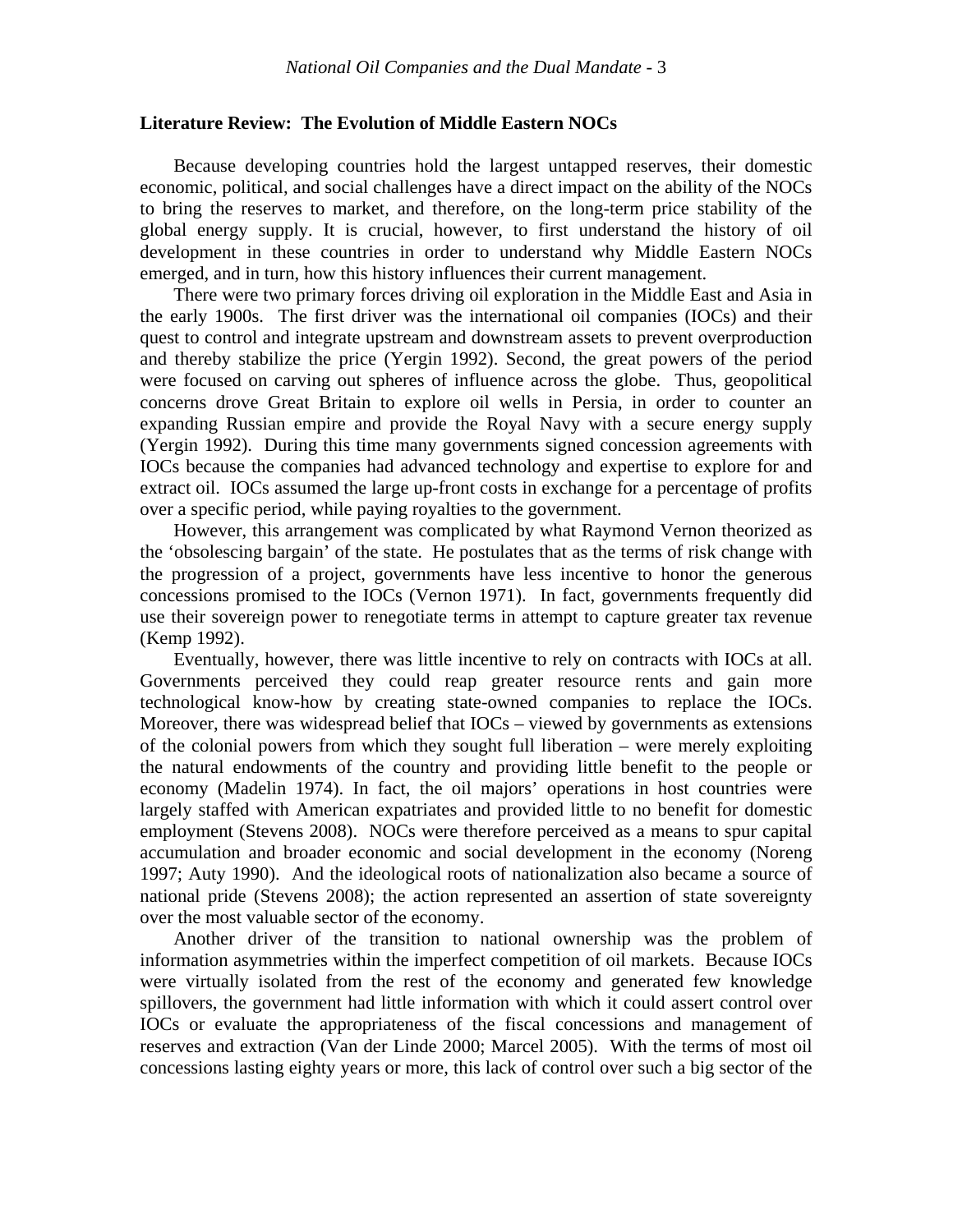economy significantly restricted the policy autonomy of sovereign states over the economic actors within their borders.

Another policy dispute stemmed from the national governments' push for higher production levels, for which they encountered steady resistance on the part of the oil majors (Sampson 1975). The incentives of IOCs and national governments were not aligned, and therefore, their respective goals for the industry diverged. The IOCs in the 1960s were concerned with stability of price, and in turn, the prevention of oversupply; whereas national governments sought higher revenues to increase the resource rents accruing to the state. Thus, if governments made NOCs the sole operator of upstream production, they would be able to capture all of the rents from use of the resource (Kemp 1992).

By the 1970s the debate also stemmed from the different discount rates of public and private actors and their views on depletion policies. With nationalization starting to occur across the globe, the IOCs high discount rate led them to extract oil as rapidly as possible. As governments became concerned about running out of oil, they thought that oil in the ground was worth more than that on the market, and thus, there was a need for depletion policies to optimize the societal benefit of production (Stevens 2008). All of these economic and political factors converged to lead to a widespread nationalization of oil companies across the developing world.

Finally, it is important to note that the transition to public ownership varied across the Middle Eastern countries. In most cases there was an overlap where the national and international companies shared operations, as IOCs trained nationals to help countries establish the technical expertise that they lacked (Marcel 2005). Saudi Aramco provides the best example of a fluid transition, wherein there was a slow progressive nationalization while the company used technical marketing agreements with IOCs until the 1980s. The relatively positive relations between Saudi Arabia and the American oil companies during private ownership had a lasting impact on how the NOC functions. The current board of Saudi Aramco even contains two past executives of IOCs (Al-Mazrouei 2007).

The Iranian national oil company, NIOC, is an example of the extreme opposite of Saudi Aramco, in that the circumstances leading up to the 1979 revolution produced hostile relations between the country's elites and foreign companies. As a result, oil contracts were universally canceled after the revolution and the ministry of oil took complete control of oil fields (Marcel 2005). Thus, the path dependent nature of how NOCs came to exist led each national company to develop its unique style of management practices, corporate governance structure, the priority of social goals, and even the revenue-sharing arrangement with their shareholder, the national government. Despite the variation across these Middle Eastern companies, the inherent tension between their societal obligations and the production of oil exists within all of the NOCs. The next section will explore the empirical evidence on how this dual mandate is executed.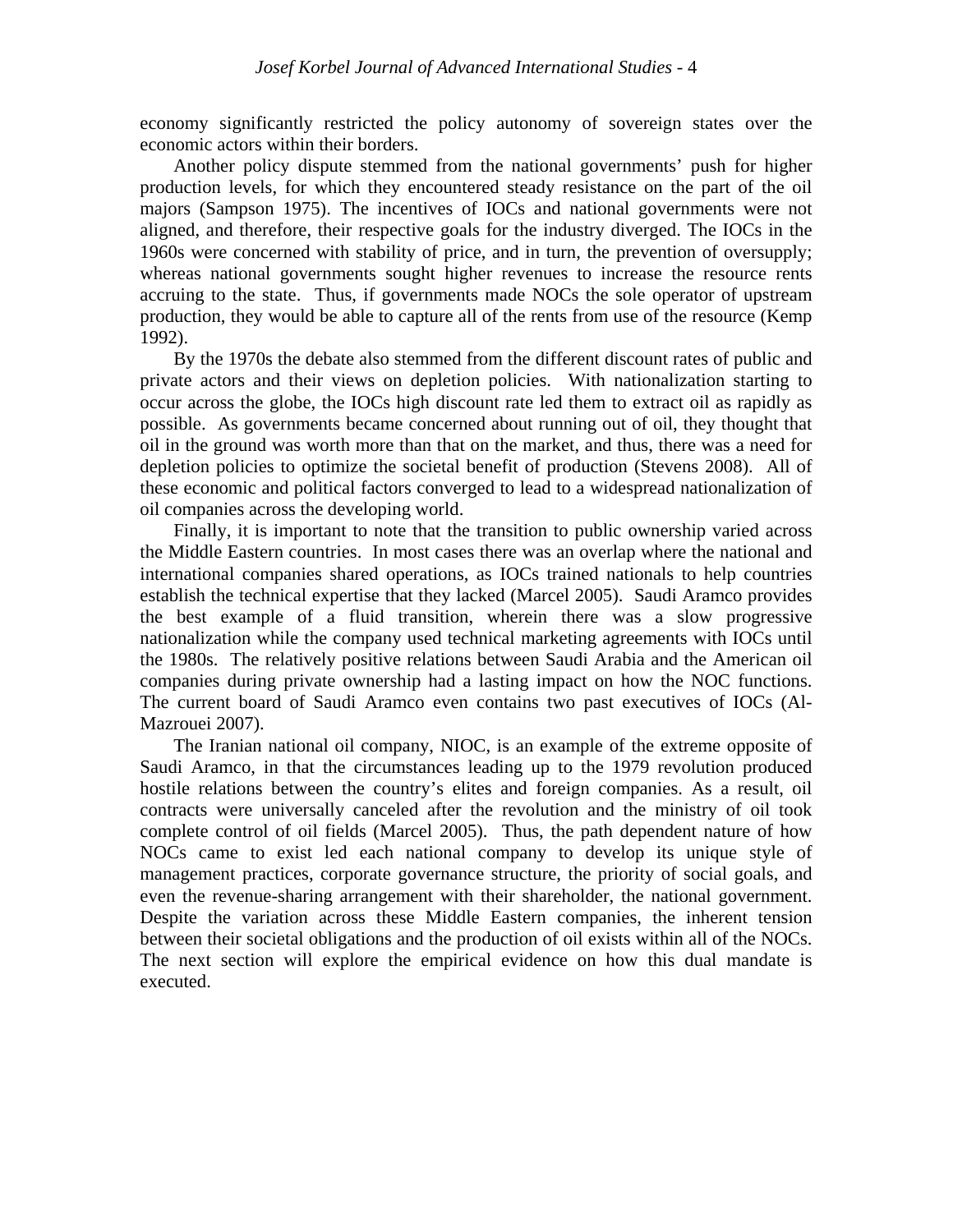## **Drivers of NOC Performance**

## *Evidence on Efficiency*

The most important commercial goals for NOC management are the maximization of revenue and increased efficiency of production. These priorities represent the core business functions of the company and provide working capital to sustain operations and deliver returns to the state. In Valerie Marcel's (2005) interviews with the leaders of five Middle Eastern NOCs – in Saudi Arabia, Kuwait, Iran, Algeria and Abu Dhabi – there is clear evidence that the management acts as an epistemic community within the national polity, promoting the NOC's interests in achieving greater efficiencies of production. An epistemic community is typically recognized as a network of professionals with shared knowledge and experience, and, in this case, characterizes the oil industry. The managers all emphasized their overwhelming focus on increasing their commercial competitiveness, and the desire to be compared to the IOCs (Marcel 2005). Moreover, it is clear from her interviews that the interests of the NOC and the state are inherently different. The epistemic community that runs the NOC is concerned with their profitability, exploration and efficiency (although as will be noted later, their actions do not always work strictly toward these ends). Governments, however, seek NOC profitability insofar as it supports the social and political goals of the state. That is, revenue is a means to a political end, not the end goal itself.

Although the managers do indicate a desire to be recognized for operational excellence – a goal of professionals in any field – Middle Eastern NOCs are not comparable to a purely commercial entity, despite how much the managers would like to advance that image. It is widely noted in quantitative studies of national oil companies that they have lower labor and capital efficiencies than IOCs. For example, Christian Wolf finds that NOCs on average employ 71 percent more personnel than IOCs with a comparable asset base, and generate 18 percent less output than their private counterparts (2008). In his multivariate regression of a large, cross-sectional data set, there is a significant negative relationship between state ownership and firm performance. Similar findings are presented by Eller, Medlock, and Hartley (2007), who show that NOCs are on average 35 to 65 percent less efficient than IOCs as a result of their non-commercial objectives and subsidization of domestic fuel prices.

There are also important differences in the reserve development and discount rates of NOCs and IOCs. Victor (2007) finds in his econometric tests of a sample of 90 countries that NOCs are almost two-thirds worse than the largest IOCs at converting reserves into production. To be sure, there is substantial variation across Middle Eastern NOCs in their individual performance. Saudi Aramco is widely seen as having some of the best management practices and a strong commercial culture (Meyers Jaffe and Elass 2007). Victor also presents evidence that OPEC NOCs outperform other NOCs on labor and capital efficiency, and have comparable revenue generation to private producers (2007). Still, as a group, NOCs are less efficient than IOCs and the quantitative evidence points to the non-commercial objectives as the primary driver of this divergence. Moreover, an examination of the qualitative evidence discussed below reveals the fact that Middle Eastern NOCs embrace these differences, despite their rhetoric of seeking to emulate IOCs.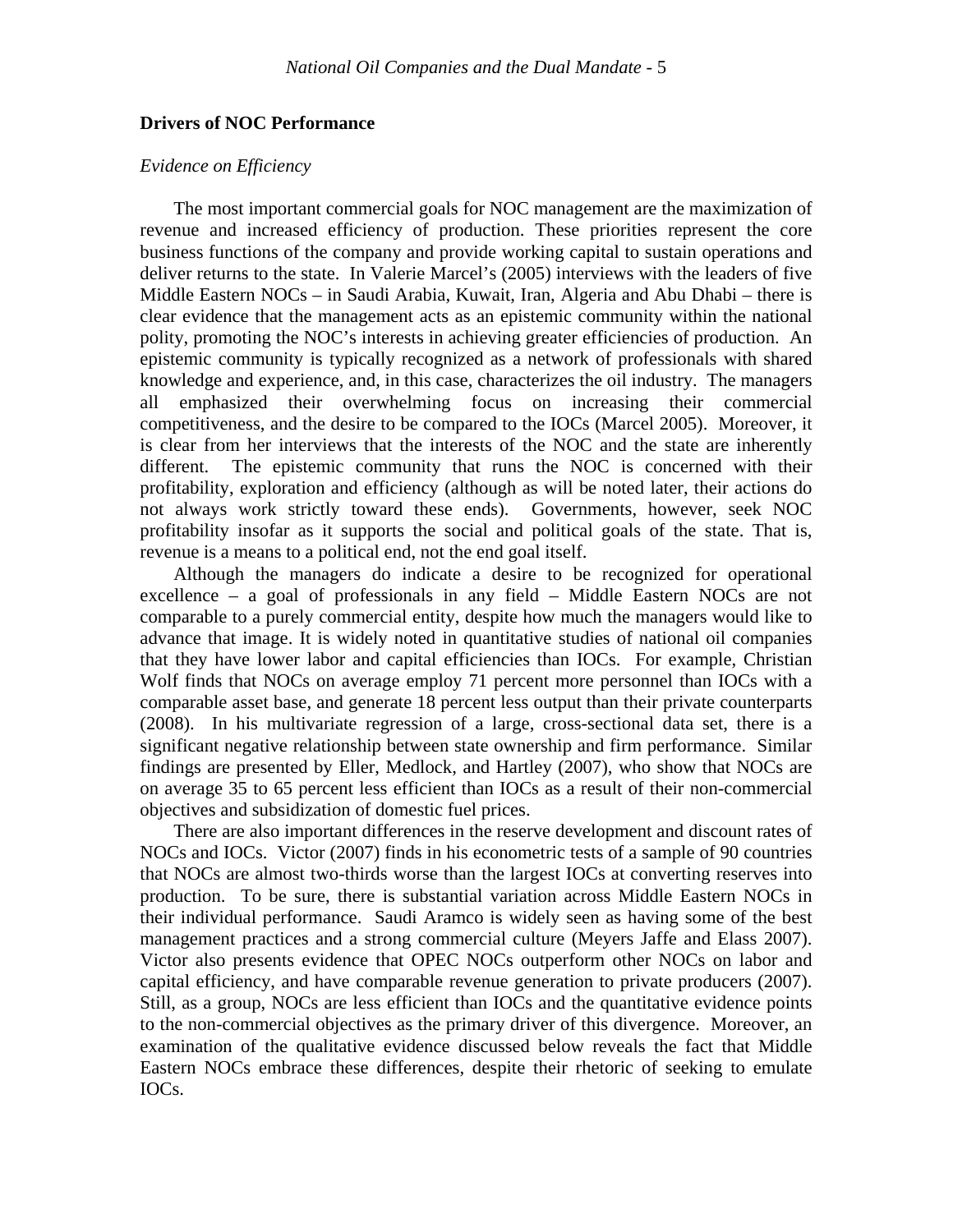## *Corporate Culture*

Marcel (2005) presents evidence from interviews with top management at five NOCs that highlights their corporate culture. Even at Saudi Aramco – which is run more like a private company than any other NOC – management and employees view their corporate identity as motivated by the preservation of national welfare. All levels of the staff acknowledge the problem of excess labor capacity, which persists due the stigma against firing. However, it does not appear that the firm is willing to take the steps necessary to eradicate the problem. For example, Saudi executives claim to view their company as a place where a "heart culture" prevails, such that they concern themselves with the welfare of employees when making business decisions (Marcel 2005, 57). They proudly contrast this with Western culture, which they see as crude decision-making based on pure profit and loss calculations (Marcel 2005). Moreover, Marcel highlights that the young professionals in the company take pride in this approach, and notes the statement of a young manager: "(We) aren't heartless. You don't fire people. Sometimes we think some people should go, but then we think about their families, the people depending on them…." (Marcel 2005, 58).

Despite the favorable talk of meritocracy gleaned from the interviews, it seems that the corporate culture is not suited toward making Middle Eastern NOCs more labor efficient. That is to say, if excess labor capacity were reduced, the social implications of greater unemployment would likely provoke widespread unrest and protest. This is also the probable outcome of increasing the cost of domestic fuel, which the NOCs currently subsidize. A reduction in the social mission of the Middle Eastern NOCs would jeopardize a state's precarious bargain with its people, whereby it sustains livelihoods through subsidized consumption in exchange for total state control of the polity.

This kind of social unrest in the producer countries would also have consequences for consuming countries. Uprisings or protests could cause short-term price increases, as observed in Nigeria when insurgents attack pipelines and cause the prices of crude oil to spike on international markets. Thus, it could be argued that the implicit social contract between Middle Eastern governments and their people – and the concomitant inefficiencies endured by the NOCs – may actually result in greater stability on international oil markets than would otherwise be the case if the NOCs were freed of social mandates, causing increased unemployment and social unrest. Of course, this kind of counterfactual is difficult to prove. Nevertheless, the political and economic stability created by this social pact should not be underestimated; the alternative scenario, of the NOC without social responsibilities, could give rise to new political instability in producing countries with the effect of increased price volatility around the globe.

## *The State and the NOC: Formal and Informal Interactions in the Middle East*

The hierarchical decision-making structure of Middle Eastern NOCs also inhibits operational efficiency. Managers tend to shirk responsibility in decision-making, insofar as they frequently pass decisions off to more senior personnel. Moreover, change is implemented through a cumbersome process of consulting many partners for advice or dissent (Marcel 2005). There also appears to be a blurring of roles between who sets strategy and policy over the hydrocarbon sector. Megateli (1980) identified this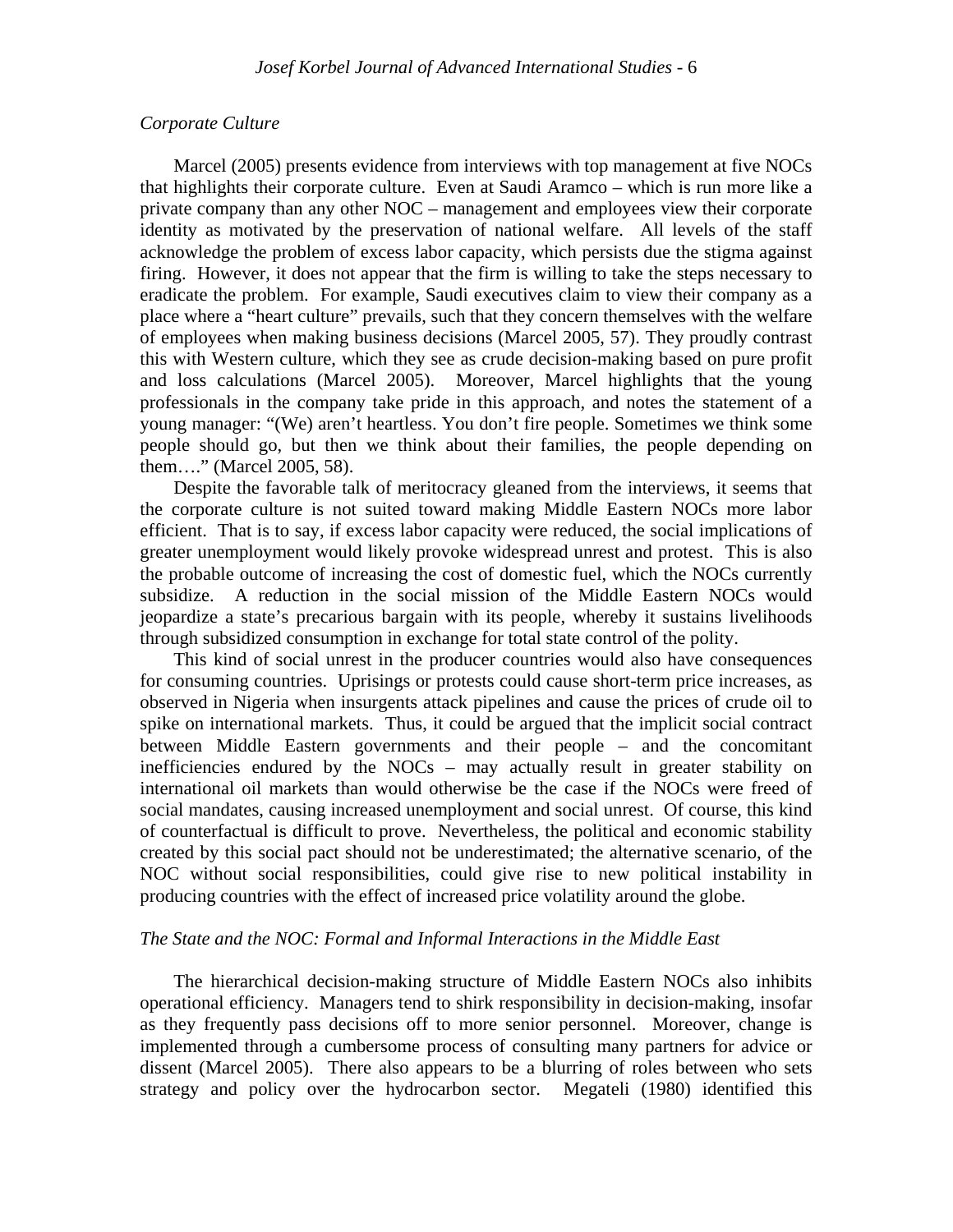shortcoming in the early years of state ownership. In his study of Iran, Algeria, and Mexico, he found that NOCs should have a clear purpose that defines their authority over decision-making, which is distinct from the broad hydrocarbon policy implemented by ministries at the national level. They need to formulate specific guidelines for investment, long-term corporate strategy, and monitoring and evaluation of human resources (Megateli 1980). Of the Middle Eastern NOCs considered, Saudi Aramco and ADNOC, of Abu Dhabi, have the clearest differentiation of authority between government and NOC in the sense that NOCs generally determine strategy (day-to-day operations and goals) and governments or heads of state set policy (usually centered around volume targets) (Meyers Jaffe and Elass 2007). Marcel (2005) reports Algeria, Kuwait, and Iran still need to clarify these roles to improve efficiency. There is also substantial informal dialogue that takes place between NOCs and the oil ministries (Marcel 2005), and this can contribute to ambiguity regarding who has authority over particular issue areas. Business models of any company can suffer from inefficiency when managers do not know whether they must consult shareholders, in this case the state, or can pursue growth strategies independently.

To be sure, a fluidity and openness to decision-making can sometimes be an attribute. For example, in the Middle Eastern region the national government or federal authority sets policy, but there is also a collaborative dialogue with the NOCs on technical matters, such as the decision to raise production. This is reported to be the case in Saudi Arabia, Algeria, Kuwait, and Abu Dhabi (Marcel 2005). Because extreme volume changes could conceivably damage oil wells, and negatively affect the NOC's long-term productive capacity, it is positive that the companies have input on these decisions since managers generally have more specialized knowledge than government officials. In fact, Saudi Aramco reports that it has influenced these decisions at times when executives thought it was unwise to increase production (Marcel 2005). Nevertheless, the government, supreme council, or head of state of the respective nation makes the final decision on volume changes and OPEC quotas. As the Saudi Oil Minister Ali al-Naimi stated, the policies pursued aim to "meet international oil demand and stabilize markets" (Marcel 2005, 79). Ultimately, the King of Saudi Arabia commands authority over oil policy (Meyers Jaffe and Elass 2007). Hence, Saudi policy will be guided by the King's objectives, which supercede the technical advice of an NOC. Geopolitical concerns still dominate, and as al-Naimi notes, this is driven by need to preserve good relations and retain market share in the European and American markets.

Although authority over policy is concentrated with the King, this arrangement has produced distinct advantages for Saudi Aramco's management in other areas of the NOC's operations. Because the King has mandated that business and political elites are forbidden from meddling in Aramco's management, there is significantly less corruption within day-to-day management. For example, promotions are almost never the result of political favors (Marcel 2005; Meyers Jaffe and Elass 2007). That corruption is minimized by the effectiveness of the monarchy contributes significantly to Aramco's superior operating efficiency versus that of its peers.

While the NOC must comply with their government's decision on the price of subsidized domestic oil, this is not the case for the pricing of crude exports. In fact, control over export prices has gradually shifted from Mid Eastern oil ministries to the exclusive domain of the NOCs, and appears to be driven strictly by commercial terms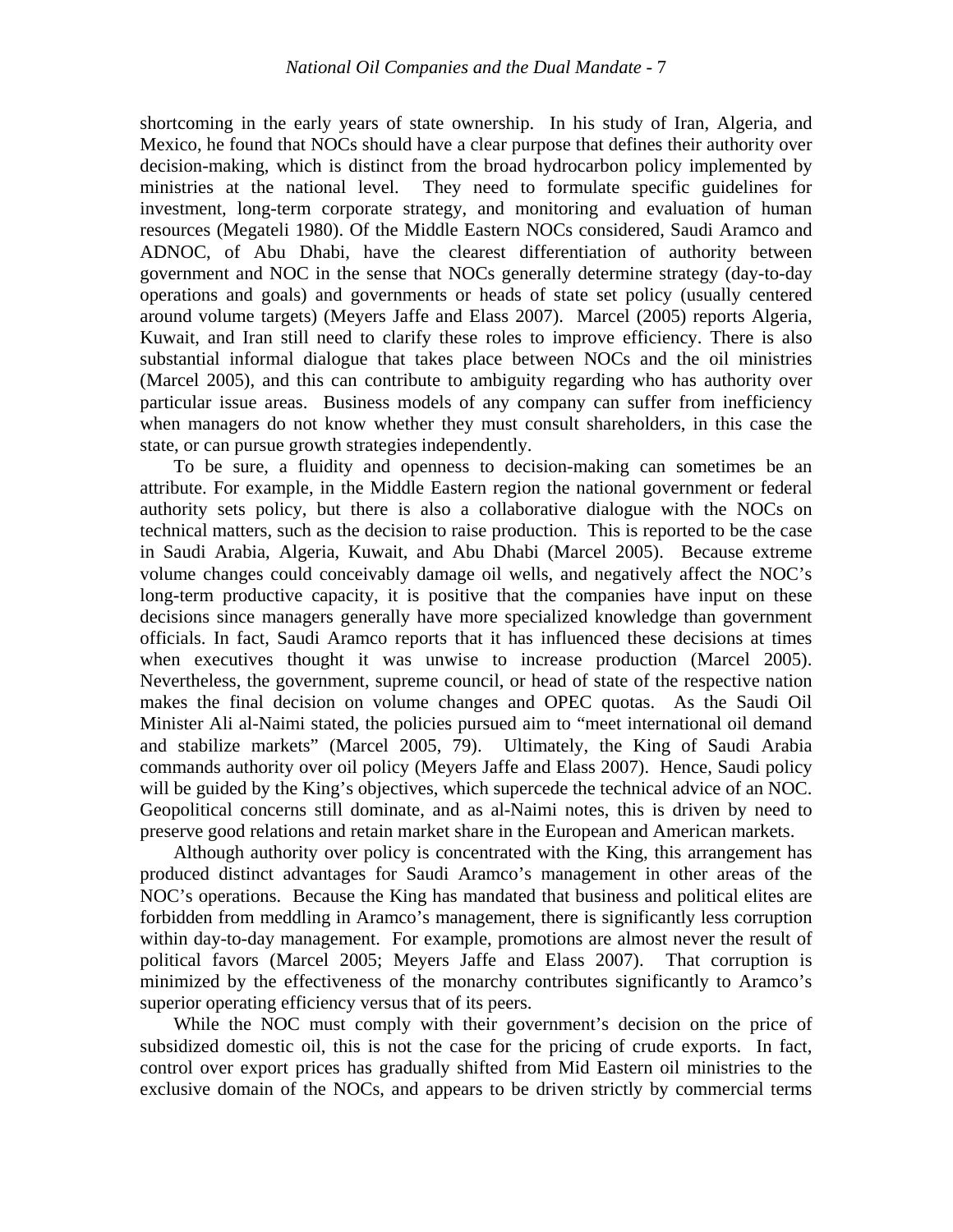and not influenced by politics (Marcel 2005). All of the five NOCs interviewed in Marcel (2005) seek to set export prices as close to the market price as possible to maintain consistency with what the market will bear. Therefore, they base prices on industry publications such as *Platts*. Of course, the volume decisions taken by OPEC governments will obviously affect pricing for these NOCs, as increased or decreased supply will affect the market price per barrel, in turn, impacting NOCs' pricing decisions. Nonetheless, the immediate impact of OPEC decisions on prices and revenue may be limited in the short-term. Middle Eastern NOCs sell most of their crude on term contracts with the shortest length of about 3 months, and most shun spot market sales due the perceived speculative nature on these contracts. As such, they attempt to sell only to end-users on longer term contracts to ensure some degree of price stability and predictability of the revenues they will remit to the government (Marcel 2005). Thus, when OPEC increases or decreases production, NOCs are already obligated by existing contracts for their next few months of sales, thereby reducing OPEC's effectiveness in setting or stabilizing prices.

#### *Reinvestment of Capital*

Another important factor that will impact the NOCs' performance – and the ability to service the growing energy demand of consuming countries – is the capacity to reinvest profits and develop upstream reserves. This situation is increasingly critical to global supply as non-OPEC growth rates are projected to slow, and many Middle Eastern NOCs were producing at or near current capacity during the price upswing from 2003 to 2005 (Marcel 2005; Meyers Jaffe and Elass 2007). However, the opportunity to reinvest capital and expand operations varies by country. In Saudi Arabia, Kuwait, and Abu Dhabi, NOCs report that they generate enough retained earnings to self-finance projects (Marcel 2005). From the financial disclosures made to Marcel, it appears that Saudi Aramco has 7 percent of profits after taxes and payments to the government that it can allocate for capital and operating expenditures. The Kuwaiti after-tax earnings are estimated at around 10 percent of sales, as the government generally takes between 80 and 90 percent of total revenue. The amount retained by ADNOC is not reported, except that the company retains an amount for operations and expenditures before taxation (Marcel 2005). The Algerian and Iranian NOCs, conversely, have had to turn to capital markets for financing to meet investment needs. When looking at a broader sample of developing country NOCs, however, there is also evidence that many do not retain enough revenue to self-finance investment. Stevens (2003) reports that the subsidized domestic prices covered by NOCs in Latin America and Nigeria leaves the companies cash-starved without enough investment capital.

#### **Challenges and Opportunities for Middle Eastern NOCs**

The current global recession will likely introduce new financial pressure in oildependent economies on the availability of capital for investment in reserve development. The decrease in global demand has significantly depressed oil prices, which fell for a sustained time below the \$50 per barrel threshold that all Middle Eastern NOCs need to balance their budgets (and some need much higher prices, signaling their worse fiscal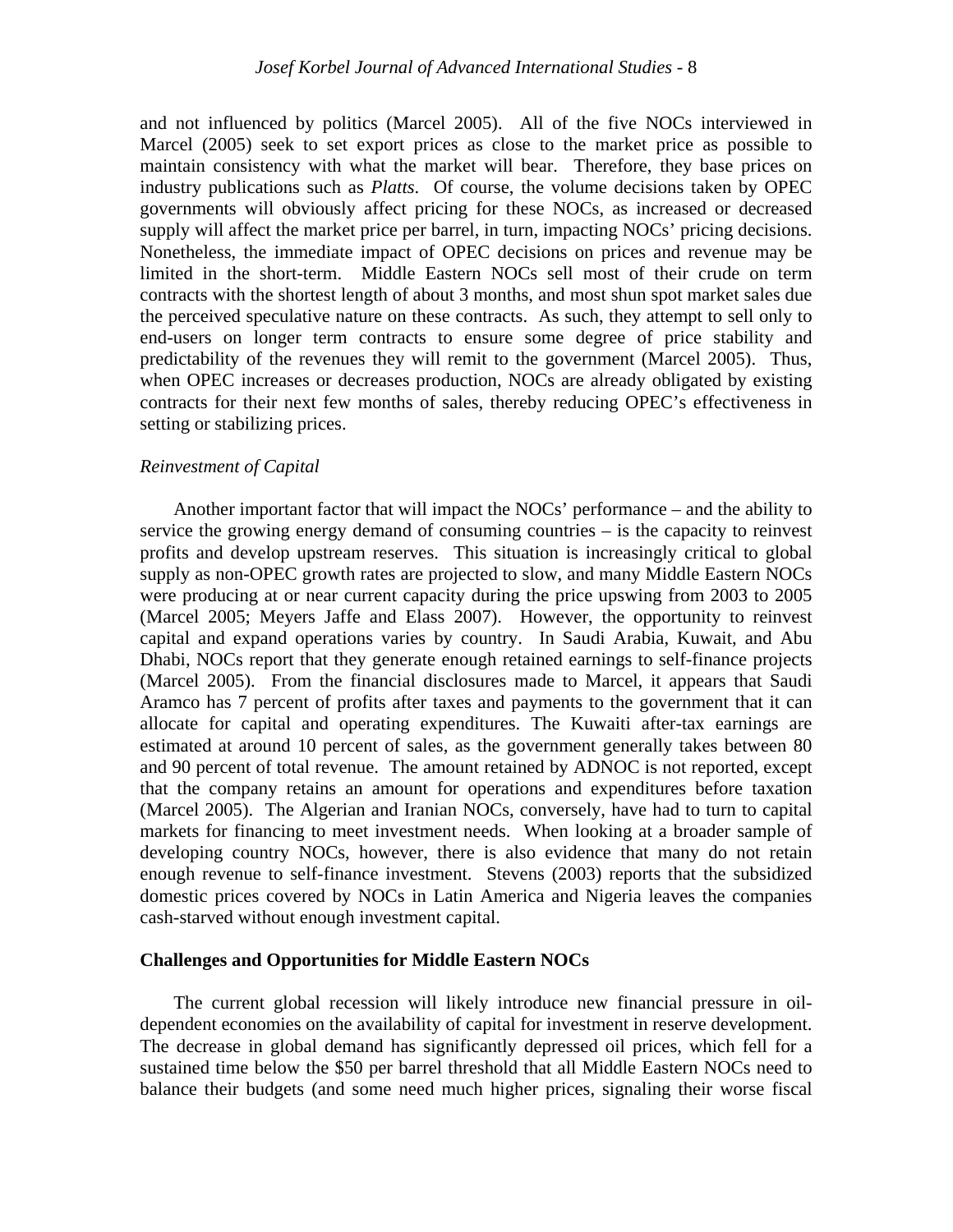position) (Setser and Ziembra 2009). This added budgetary pressure will make it increasingly likely that governments will garner larger portions of NOC earnings to cover fiscal needs, thereby decreasing the available pool of capital for reinvestment. Some of the budgetary needs may be covered by the countries sovereign wealth funds, but the size of these funds has also contracted as a result of the financial crisis.

In the event that NOCs cannot self-finance investment for development of reserves, funding would need to be sought through global capital markets, bank financing, or through foreign direct investment by the IOCs, which would likely take the form of joint ventures. In Algeria and Iran, where governments already drain NOC earnings for budgetary needs, these countries borrow on capital markets. But if the cost of capital is high (like it currently is as a result of the global credit crunch) and the potential rate of return is relatively low (as it may be for the foreseeable future as a result of the recession driving down energy demand), external financing may be difficult to get or simply too expensive to justify development of reserves. Notably, however, this is not only a problem for NOCs. Many IOC drilling operations have been shut down because low oil prices do not offer high enough returns for private actors to invest.

As previously discussed, Victor (2007) indicates that NOCs are generally less efficient than IOCs in converting reserves into output because their business model is not purely profit-driven. But insofar as the assumed benefit of reserve development is a lower likelihood of price spikes and greater price stability, it is not clear that the profit-seeking interests of IOCs will operate in a way that stabilizes world oil markets from boom and bust cycles. To wit: private actors fail to invest when oil prices are at historic lows because they would end up with large excess inventories and dead capital. Nonetheless, many observers expect long-term demand to increase as a result of the growing middle classes in China and India. Thus, the problem with leaving investment to purely market forces is that private actors fail to reinvest when prices are low and thereby induce future price volatility. Moreover, increasing capacity during spikes may not be technically possible, or may not occur fast enough to alleviate the negative economic impact on consumer countries.

Because Middle Eastern NOCs are not purely profit seeking, they could pursue this long-term goal of supply stability and many would not face the same concerns as IOCs that share price will suffer from high inventories. There is obviously still a cost, which the government will bear in the form of lower net income from the NOC. But this could be mitigated through trade incentives offered by rich countries, in exchange for the producer countries' implementation of policies that will benefit global price stability in the long run. Thus, NOCs may have a unique opportunity to stabilize global supply in the future. Ultimately, this depends on the political will of the producer states, which could be facilitated by significant economic inducements from rich countries that stand to suffer from a long-term climb in oil prices.

#### *FDI Joint Ventures*

Marcel (2005) reports that the Middle Eastern NOCs in her study have faced resistance from IOCs in pursuing FDI joint ventures, stemming from the potential for idle capacity as discussed above. But as many Middle Eastern oil fields mature, the NOCs will increasingly need the technical advice and know-how possessed by IOCs to be able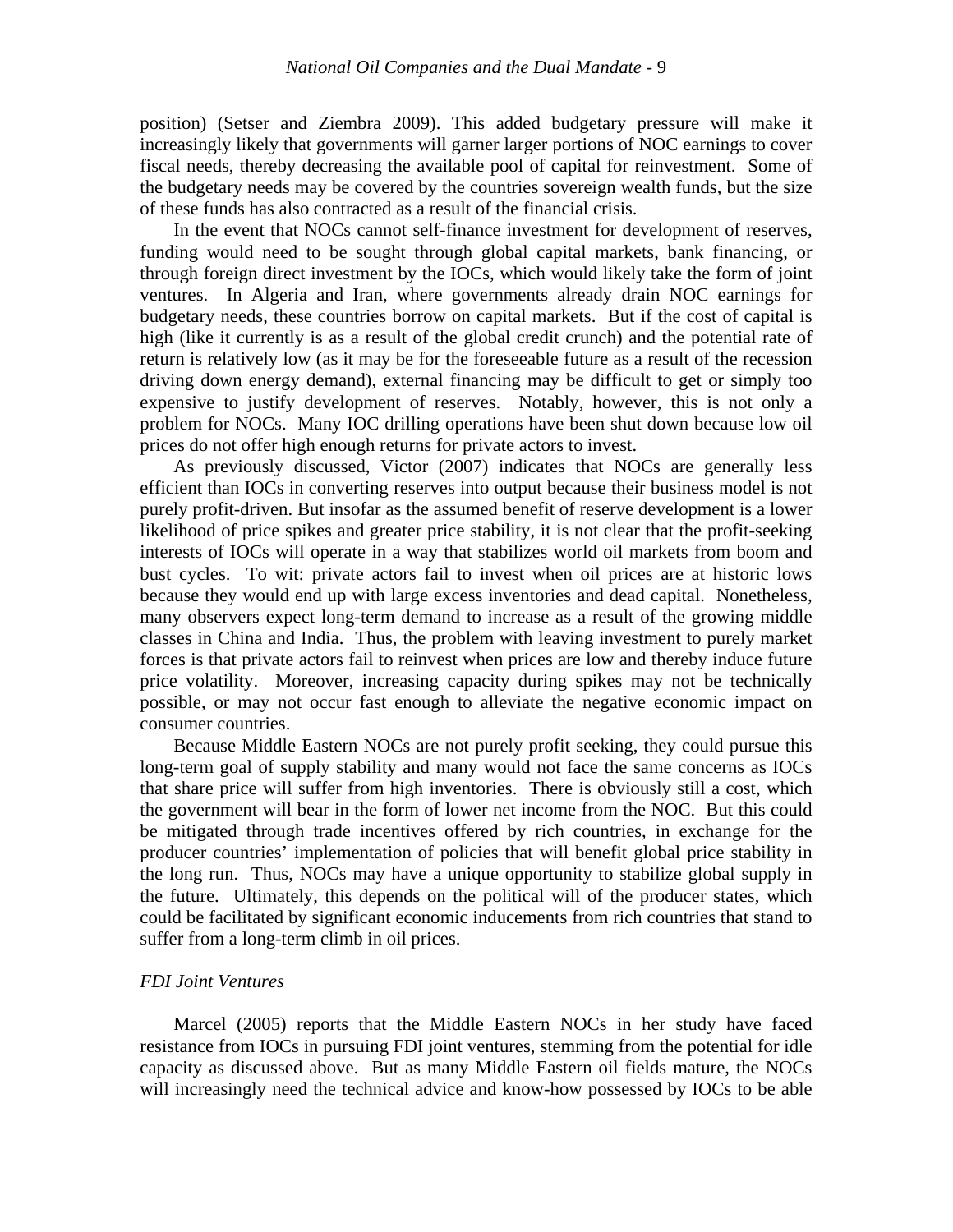to maximize extraction of reserves. The level of cooperation will depend to some extent on the quality of the relationships between NOCs and IOCs that were established in the pre-nationalization period, and the path-dependent evolution of these relationships that has occurred since that time. As such, the potential for collaboration is the highest in Saudi Arabia and Abu Dhabi, where communication between the public and private actors is fluid and ADNOC's capital structure consists of 40 percent private ownership. Kuwait and Iran face greater political obstacles to foreign investment. The Kuwaiti parliament has long been resistant to opening the oil sector to private foreign capital, and the conservative government in Iran expresses similar sentiments, with the additional obstacle of U.S. sanctions policy. And beyond the level of political will in host countries, the quality of the investment and potential return in the respective country will be major factors in determining whether IOCs will participate.

## *The Future of the NOCs' Social Mandates*

Extreme price volatility has been an inherent characteristic of oil markets since the first discoveries in Pennsylvania during the  $19<sup>th</sup>$  century, and it will remain a challenge for all market participants. Because NOCs are not purely profit-seeking actors, the price signals will affect their commercial decisions but will also impact the scope and extent of their social mandate. In evaluating the impact of the current recession, history can serve as a guide for how the Middle Eastern NOCs and their governments might respond. During the price collapse of 1997-98, the NOCs cut back their social spending due to the lower oil revenues. Since that time, the NOCs have gradually dissolved their former responsibilities of investing in roads, infrastructure, and social programs, and instead, currently focus their spending on training and education (Marcel 2005). The difficult quandary for Middle Eastern governments and their NOCs is that by pursuing an international policy to further their short-term interests – that is, to work with OPEC to cut production, raise the price, and capture more revenue – they would inherently harm their long-term revenue position. Price increases would likely have the effect of prolonging and even deepening the recession in the U.S. and Europe by raising companies input costs at a time when output is contracting or stagnant.

Thus, if prices remain relatively low over the medium term there will be inevitable pressure for Middle Eastern NOCs to cut operating costs. This could be most effectively achieved by reducing excess or inefficient labor. But to take such action would mean that the NOCs aggravate already high unemployment levels in the Middle East, and such action may be unpalatable to governments.

These macroeconomic challenges and their policy trade-offs are exacerbated by the demographic challenges of the Middle Eastern region. Colloquially referred to as the 'youth bulge,' the proportion of the region's population under twenty years of age averages about 38 percent, ranging from a high in Saudi Arabia at 50 percent of the population and a low in the United Arab Emirates of 26 percent (U.S. Census Bureau International Database 2009). The magnitude of the demographic challenge does not apply equally to all Middle East oil producers, with areas such as Abu Dhabi and Kuwait having small populations relative to the large size of their sovereign wealth funds. The size of the youth population raises the question of whether these economies will have sufficient employment opportunities for their growing labor pools.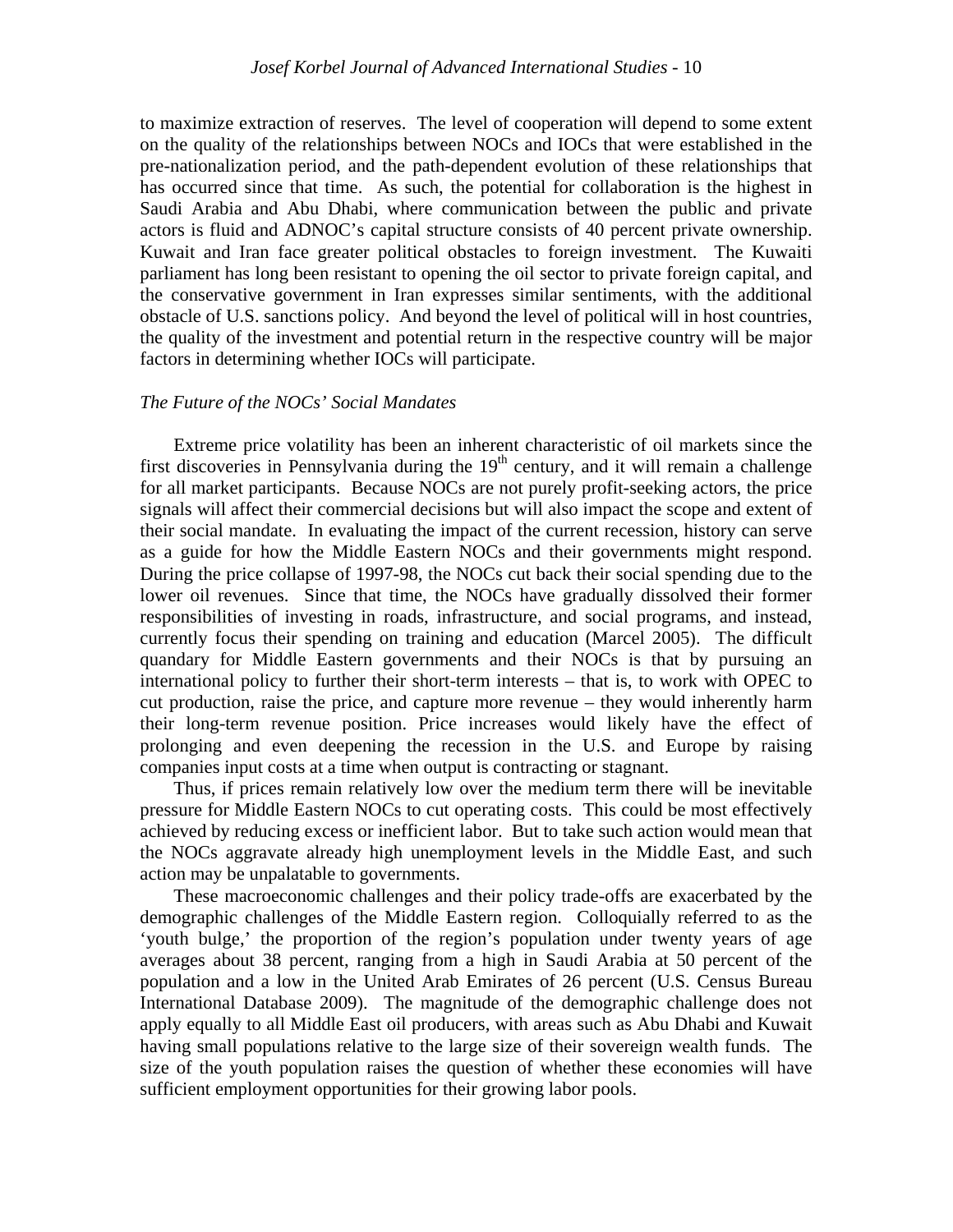Despite the fact that education rates have generally improved, the capital-intensive oil sector cannot support all of the new entrants to the labor force. The hydrocarbon sector provides jobs for only 1 to 2 percent of the total workforce in most Middle Eastern countries (Mitchell 2005). This is a serious long-term threat to political and economic stability if governments cannot create jobs to support a restive youth population. In economies that are overwhelmingly dependent on hydrocarbons, the dearth of other employment opportunities could give rise to increased social unrest in these predominantly autocratic regimes. Moreover, the increased unemployment may serve as a new impetus for the governments to push the burden of adjustment onto NOCs by forcing them to absorb the excess labor. Alternatively, labor levels could remain constant at NOCs, while the states take a greater portion of its revenues to train workers and develop the non-oil sector of the economy. Both policy options, however, have the potential to reduce the amount of capital available for reinvestment in reserves, which increases the potential for price spikes on international markets if supply does not grow fast enough to keep pace with demand.

## **Conclusion**

National Oil Companies of the Middle East are unique from private firms because their public ownership requires that they seek to develop both the country's hydrocarbon sector and support economic development of the country. Most commonly, this takes the form of subsidizing the domestic price of energy, employing more labor than might be economically optimal, and other forms of social spending on education. The empirical evidence across many countries reveals that these priorities result in NOCs lower capital and labor efficiency than their private counterparts.

An examination of the corporate culture and management practices, however, shows that the dual mandate is a deeply entrenched part of the Middle Eastern NOC's identity. While management attests to promoting efficiency and greater profitability, there is still a prevailing obligation to national welfare that drives decision-making. Because of the historical evolution of NOCs, and the national pride they evoke in the developing countries, it seems unlikely that these attitudes will be altered dramatically in the near future. Nevertheless, it is clear that there are reasonable changes that could be implemented to improve operating efficiency. The Middle Eastern case studies show that where there are clear lines of authority over decision-making between the state and the NOC, management is more efficient. Moreover, strong leadership by the state can prevent political patronage from interfering with the NOC operations, as in the case of Saudi Aramco.

NOCs face serious challenges in light of the global recession and drop in energy demand. Most important to the long-term energy security of consuming nations is the ability of Middle Eastern NOCs to reinvest capital to develop reserves. While the largest NOCs claim to retain enough revenue for investment expenditures, this could change in an era of low oil demand and profits. The producer governments will likely want to keep as much of the NOC revenue as possible to cover budget shortfalls, thereby jeopardizing the available capital for reinvestment. Consumer nations should offer inducements for these countries to maintain or expand their investment in reserve development so that NOCs can continue to grow supply in a way that meets the burgeoning future energy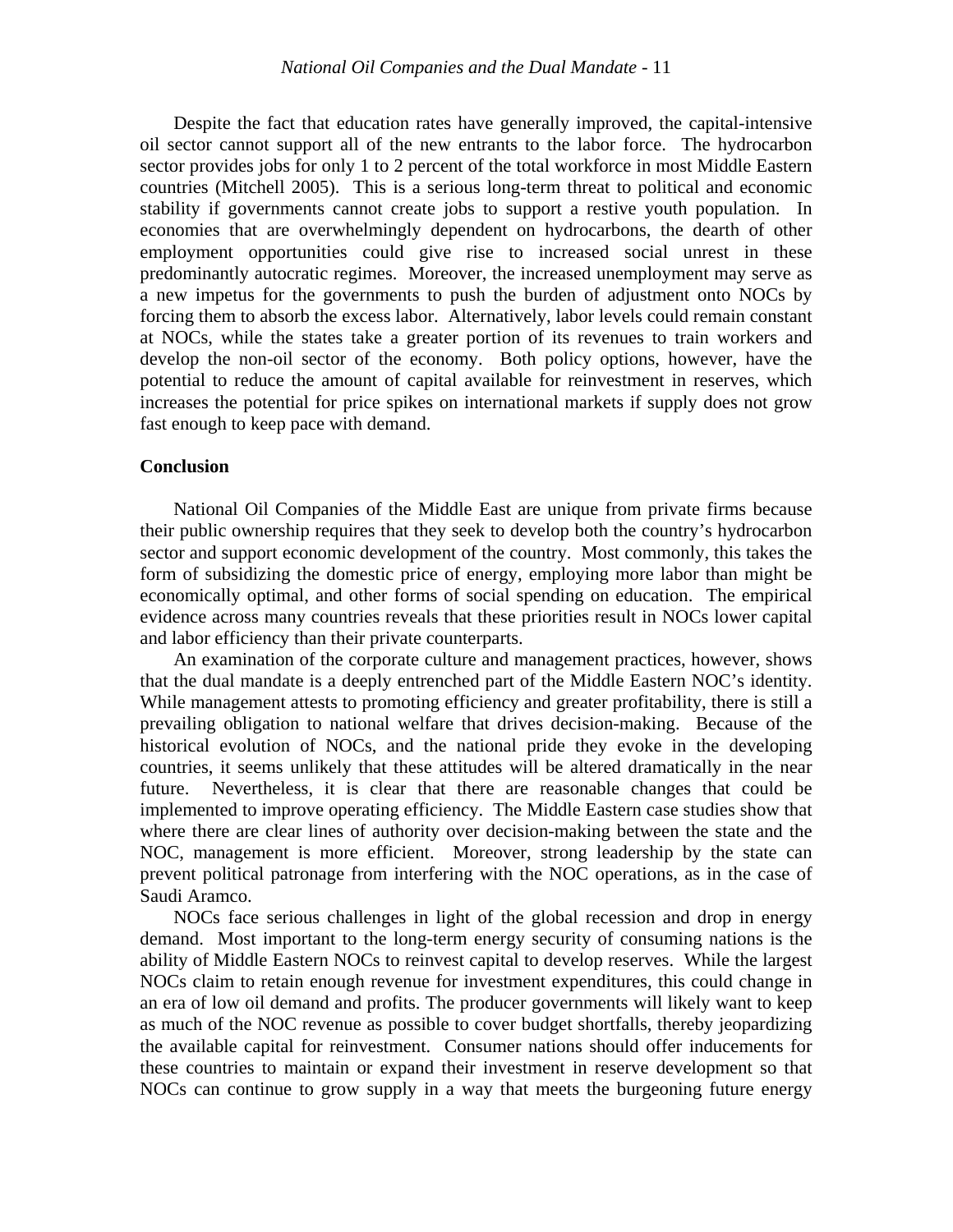demand of emerging economies. Trade preferences are one such inducement that would offer substantial benefits to these countries, thereby helping them to diversify the economies while also ensuring stable growth of energy supply.

The Middle Eastern producers face external challenges from low oil prices, and internal challenges from the changing demographics of the labor force. The extent to which producer and consumer nations can work together to solve these problems, and promote relative price stability over the long-term, will have an important impact on the pace of future global economic growth in both rich and poor countries.

## **References**

Auty, R.M. (1990). *Resource-based Industrialization, Sowing the Oil in Eight Developing Countries*. Oxford: Clarendon Press.

Al-Mazrouei, Faiz (2007). "Saudi Aramco Board Gets Four New Members," *Arab News*. 1 August.

BP (2006). *Statistical Review of World Energy*. London: British Petroleum.

Eller, S., Hartely, P., and Medlock, K.B. (2007). " Empirical Evidence on the Operational Efficiency of National Oil Companies," in *The Changing Role of National Oil Companies in International Energy Markets, Policy Report.* Texas: James A. Baker III Institute for Public Policy, Rice University. March.

Kemp, A.G. (1992). "Petroleum Policy Issues in Developing Countries," *Energy Policy*. 20, Guildford, England: Butterworths, February.

Madelin, H. (1974). *Oil and Politics*. London: Saxton House/Lexington Books.

Marcel, V. (2005). *Oil Titans: National Oil Companies in the Middle East*. Washington, DC: Brookings Institution Press.

Megateli, A. (1980). *Investment Policies of National Oil Companies*. New York: Praeger Publishing.

Meyers Jaffe, A., and Elass, J. (2007). "Saudi Aramco: National Flagship with Global Responsibilities," in *The Changing Role of National Oil Companies in International Energy Markets.* Texas: James A. Baker III Institute for Public Policy, Rice University. March.

Mitchell, J.V. (2005). "The Challenges Faced by Petroleum-Dependent Economies," Special Contribution in V. Marcel, *Oil Titans: National Oil Companies in the Middle East*. Washington, DC: Brookings Institution Press, pp. 235-265.

Noreng, O. (1997). *Oil and Islam: Social and Economic Issues*. West Sussex, England: John Wiley and Sons, Inc.